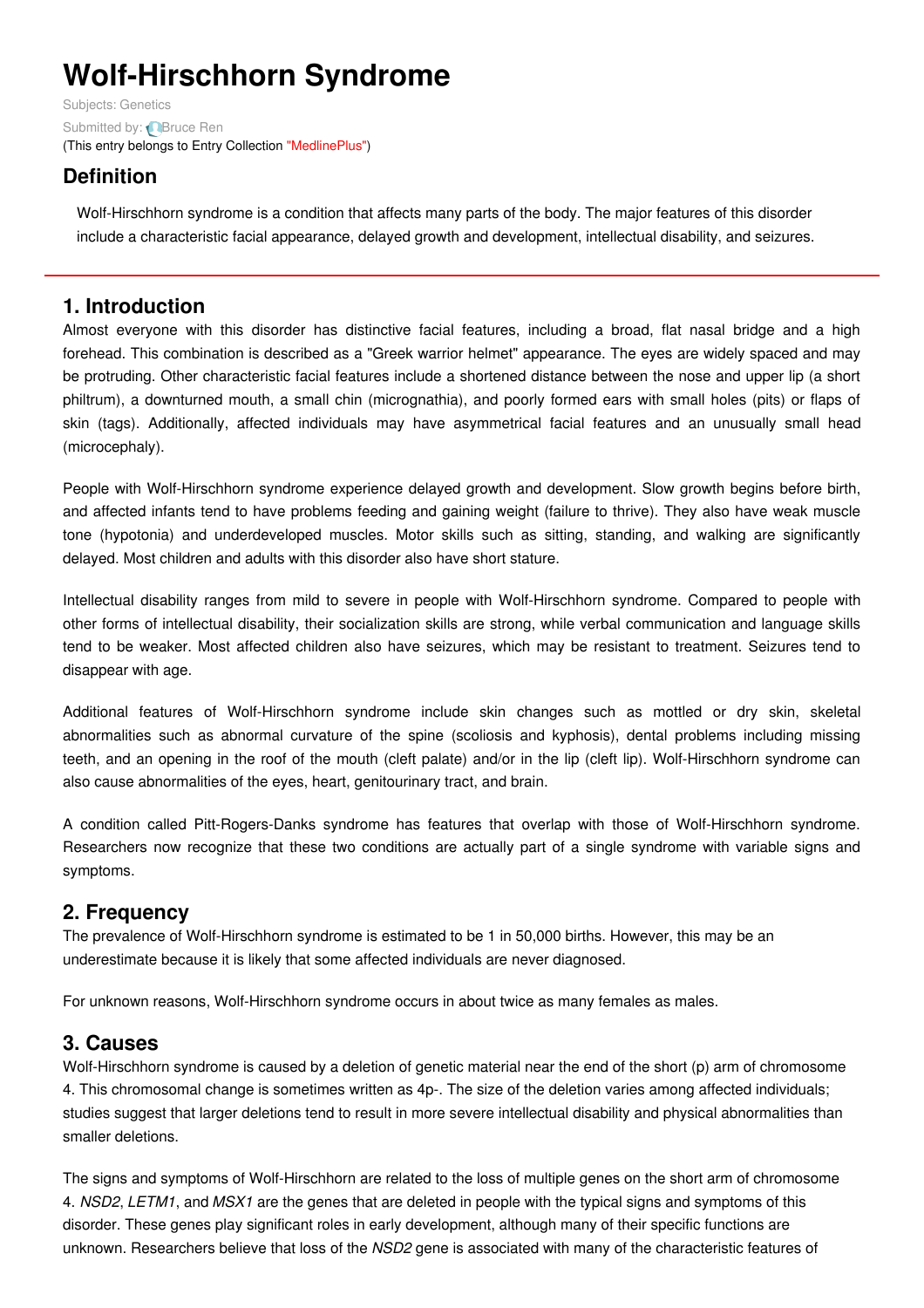Wolf-Hirschhorn syndrome, including the distinctive facial appearance and developmental delay. Deletion of the *LETM1* gene appears to be associated with seizures or other abnormal electrical activity in the brain. A loss of the *MSX1* gene may be responsible for the dental abnormalities and cleft lip and/or palate that are often seen with this condition.

Scientists are working to identify additional genes at the end of the short arm of chromosome 4 that contribute to the characteristic features of Wolf-Hirschhorn syndrome.

#### **3.1 The genes and chromosome associated with Wolf-Hirschhorn syndrome**

- LETM1
- $-MSX1$
- NSD2
- chromosome 4

### **4. Inheritance**

Between 85 and 90 percent of all cases of Wolf-Hirschhorn syndrome are not inherited. They result from a chromosomal deletion that occurs as a random (de novo) event during the formation of reproductive cells (eggs or sperm) or in early embryonic development. More complex chromosomal rearrangements can also occur as de novo events, which may help explain the variability in the condition's signs and symptoms. De novo chromosomal changes occur in people with no history of the disorder in their family.

A small percentage of all people with Wolf-Hirschhorn syndrome have the disorder as a result of an unusual chromosomal abnormality such as a ring chromosome 4. Ring chromosomes occur when a chromosome breaks in two places and the ends of the chromosome arms fuse together to form a circular structure. In the process, genes near the ends of the chromosome are lost.

In the remaining cases of Wolf-Hirschhorn syndrome, an affected individual inherits a copy of chromosome 4 with a deleted segment. In these cases, one of the individual's parents carries a chromosomal rearrangement between chromosome 4 and another chromosome. This rearrangement is called a balanced translocation. No genetic material is gained or lost in a balanced translocation, so these chromosomal changes usually do not cause any health problems. However, translocations can become unbalanced as they are passed to the next generation. Some people with Wolf-Hirschhorn syndrome inherit an unbalanced translocation that deletes genes near the end of the short arm of chromosome 4. A loss of these genes results in the intellectual disability, slow growth, and other health problems characteristic of this disorder.

## **5. Other Names for This Condition**

- 4p deletion syndrome
- 4p- syndrome
- chromosome 4p deletion syndrome
- chromosome 4p monosomy
- del(4p) syndrome
- monosomy 4p
- partial monosomy 4p
- WHS

#### **References**

- 1. Battaglia A, Carey JC. Wolf-Hirschhorn syndrome and Pitt-Rogers-Dankssyndrome. Am J Med Genet. 1998 Feb 17;75(5):541. Review.
- 2. Battaglia A, Filippi T, Carey JC. Update on the clinical features and natural history of Wolf-Hirschhorn (4p-) syndrome: experience with 87 patients andrecommendations for routine health supervision. Am J Med Genet C Semin Med Genet.2008 Nov 15;148C(4):246-51. doi: 10.1002/ajmg.c.30187.
- 3. Bergemann AD, Cole F, Hirschhorn K. The etiology of Wolf-Hirschhorn syndrome. Trends Genet. 2005 Mar;21(3):188-95. Review.
- 4. Fisch GS, Battaglia A, Parrini B, Youngblom J, Simensen R.Cognitive-behavioral features of children with Wolf-Hirschhorn